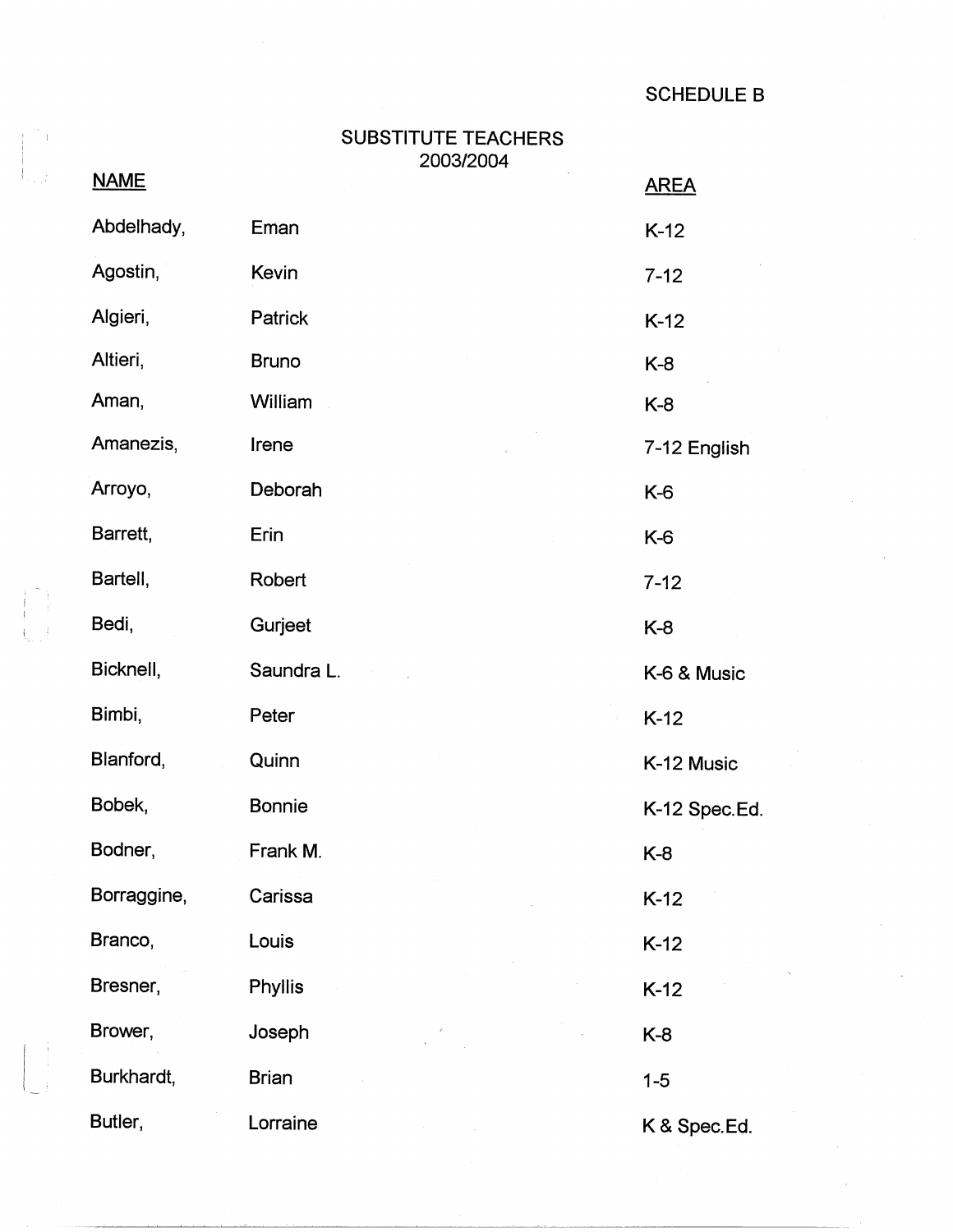| Caithness,        | David               | $K-12$              |
|-------------------|---------------------|---------------------|
| Cameron,          | Chaundra            | $K-12$              |
| Cancelliere,      | Danielle            | $K-6$               |
| Cappetta,         | Alphonse            | $K-12$              |
| Caprio,           | Carly               | $K-6$               |
| Caputo,           | Deborah             | Homebound           |
| Caramagna,        | Paul                | K-12 & Soc.Stud.    |
| Carter,           | Carter L.<br>$\sim$ | $-K-12$             |
| Castronova,       | <b>Marisa</b>       | $K-12$              |
| Cefalo,           | Anthony             | $K-12$              |
| Clark,            | Ron                 | $K-12$              |
| Conner,           | Christopher         | $K-12$              |
| Contella,         | Filomena            | <b>School Nurse</b> |
| Cortese,          | Jelsia              | $K-6$               |
| Covey,            | <b>Melissa</b>      | K-6                 |
| Cross,            | Martine             | K-12 & Art          |
| D'Agostino,       | Carla               | $K-12$              |
| Darwish,          | Laila               | $K-12$              |
| Dashko,           | Antoinette          | $K-12$              |
| <b>DeFilippis</b> | Lauren              | $K-12$              |
| Dente,            | Victoria            | $K-12$              |
| DiCristo Jr.,     | Daniel B.           | $K-12$              |
| DiCristo,         | Shanna              | $K-12$              |

 $\frac{1}{2} \frac{1}{2} \frac{1}{2}$ 

ing<br>Salah

 $\frac{1}{\sqrt{2}}\int_{0}^{\sqrt{2}}\frac{1}{\sqrt{2}}\left( \frac{1}{2}\left( \frac{1}{2}\right) ^{2}+\frac{1}{2}\left( \frac{1}{2}\right) ^{2}+\frac{1}{2}\left( \frac{1}{2}\right) ^{2}+\frac{1}{2}\left( \frac{1}{2}\right) ^{2}+\frac{1}{2}\left( \frac{1}{2}\right) ^{2}+\frac{1}{2}\left( \frac{1}{2}\right) ^{2}+\frac{1}{2}\left( \frac{1}{2}\right) ^{2}+\frac{1}{2}\left( \frac{1}{2}\right) ^{2}+\frac{1}{2}\left( \$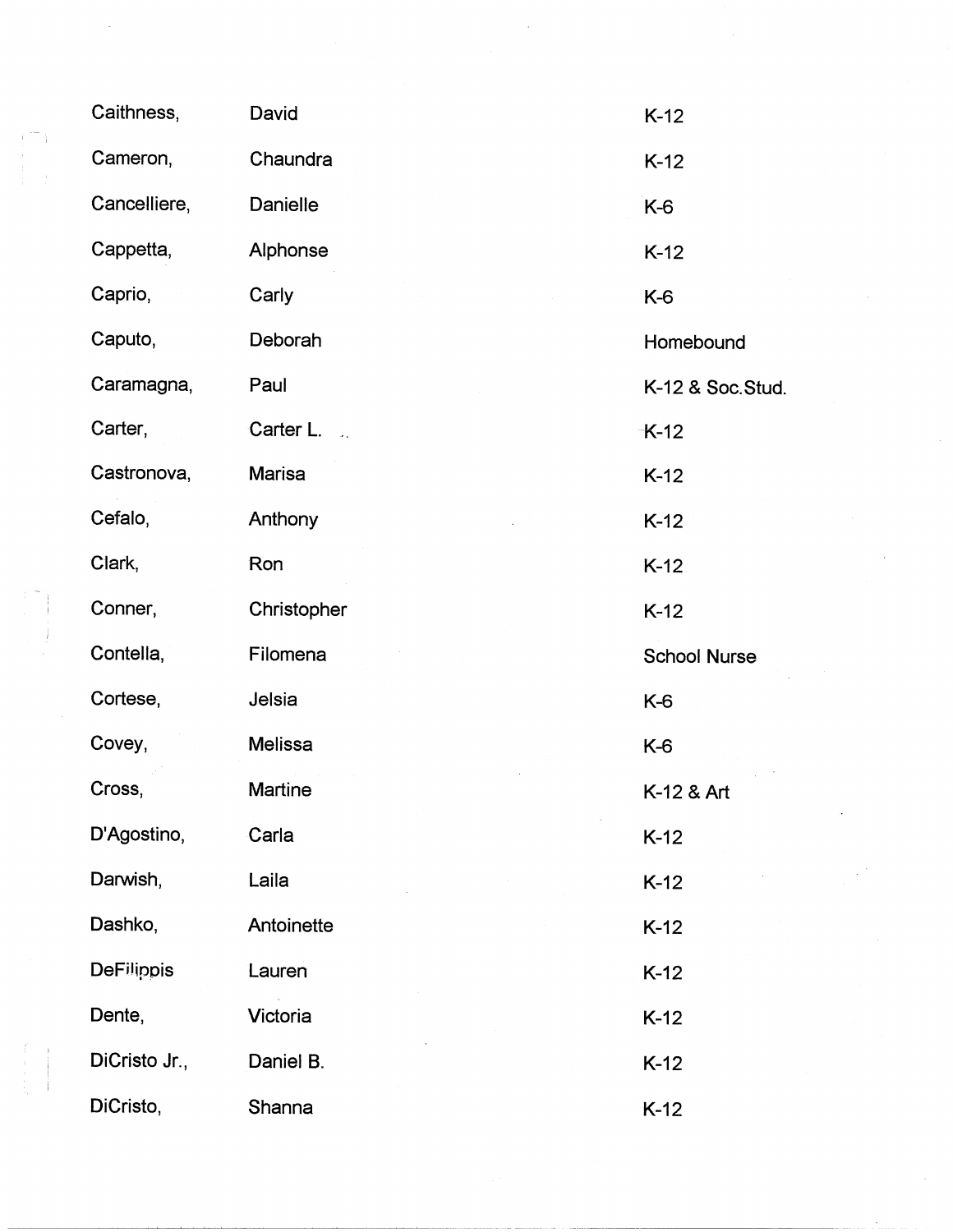| DiFiore,    | Mary Beth     | $K-12$           |
|-------------|---------------|------------------|
| DiGiacomo,  | Dana          | K-6              |
| DiMaggio,   | Angela        | 9-12 SocStud/Eng |
| DiVincenzo, | Kimberly      | $K-12$           |
| Downes,     | Ruth          | K-6              |
| Dudley,     | John          | $K-12$           |
| Dueltgen,   | Ellen         | $K-12$           |
| D'Urso,     | Marisa        | K-6              |
| Emerson,    | Aurilla       | $K-12$           |
| Feinstein,  | John          | 7-12 English     |
| Ferraioli,  | Jennifer A.   | K-8 & Spec.Ed.   |
| Ferraro,    | <b>Nicole</b> | $K-12$           |
| Fisher,     | Sandra        | $K-6$            |
| Frannicola, | Robert        | $K-12$           |
| Frasca,     | Dana          | $K-12$           |
| Fredricks,  | Deanna        | $K-12$           |
| Gabriele,   | Samantha      | $K-12$           |
| Gallof,     | Pamela        | Homebound        |
| Gilbert,    | Marcia        | Homebound        |
| Gilroy,     | Linda         | $3-6$            |
| Gross,      | Thomas P.     | $K-12$           |
| Guancione,  | Karen         | $K-12$           |
| Hampe,      | Edwin C.      | $K-12$           |

 $\mathcal{L}(\mathcal{L})$ 

 $\frac{1}{2}$ 

 $\frac{d}{dt} \left( \frac{d}{dt} \right)^2$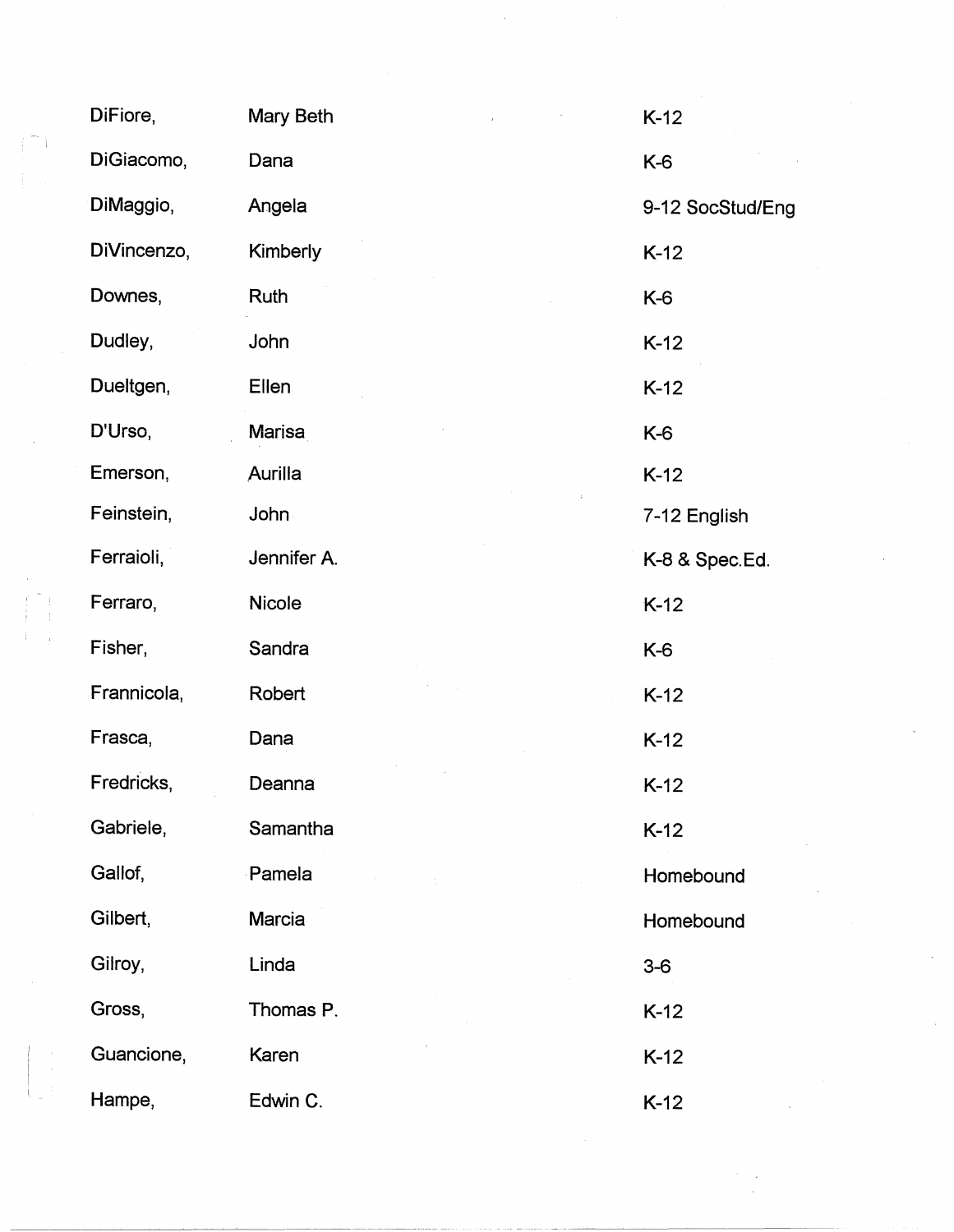|                                                      | Hannon,      | Marilyn  | $K-6$               |
|------------------------------------------------------|--------------|----------|---------------------|
| $\left( \begin{array}{c} 0 \\ 0 \end{array} \right)$ | Hasselbrook, | Audrey   | K-6                 |
|                                                      | Higgins,     | Martin   | $K-12$              |
|                                                      | Houthuysen,  | Glenn    | $K-12$              |
|                                                      | Hummel,      | John S.  | $K-12$              |
|                                                      | lanuzzi,     | Amy      | $K-12$              |
|                                                      | Intile,      | Angelo   | $K-12$              |
|                                                      | Intrieri,    | Tina     | $K-12$              |
|                                                      | Jani,        | Nalini   | $K-12$              |
|                                                      | Jelenski,    | Janet    | K-6                 |
|                                                      | Johnson,     | Lynn C.  | Homebound           |
|                                                      | Karsnak,     | Elaine   | K-6                 |
|                                                      | Kerber,      | John     | $7 - 8$             |
|                                                      | Keseling,    | Sharon   | <b>School Nurse</b> |
|                                                      | Knobloch,    | Jennifer | $K-12$              |
|                                                      | La Conte,    | Daria    | $K-12$              |
|                                                      | La Conte,    | Ralph    | $K-12$              |
|                                                      | LaScala,     | Jamie    | K-6                 |
|                                                      | Liu,         | Joseph   | $K-12$              |
|                                                      | Livera,      | Phyllis  | K-12 & Art          |
|                                                      | Lopez,       | Maria    | 9-12 Spanish        |
|                                                      | LoRe,        | Carmen   | $K-12$              |
|                                                      | Luzzi,       | David    | $K-12$              |

 $\label{eq:2.1} \frac{1}{\sqrt{2\pi}}\int_{\mathbb{R}^3}\frac{1}{\sqrt{2\pi}}\int_{\mathbb{R}^3}\frac{1}{\sqrt{2\pi}}\int_{\mathbb{R}^3}\frac{1}{\sqrt{2\pi}}\int_{\mathbb{R}^3}\frac{1}{\sqrt{2\pi}}\int_{\mathbb{R}^3}\frac{1}{\sqrt{2\pi}}\int_{\mathbb{R}^3}\frac{1}{\sqrt{2\pi}}\int_{\mathbb{R}^3}\frac{1}{\sqrt{2\pi}}\int_{\mathbb{R}^3}\frac{1}{\sqrt{2\pi}}\int_{\mathbb{R}^3}\frac{1$ 

 $\mathcal{A}^{\text{out}}_{\text{out}}$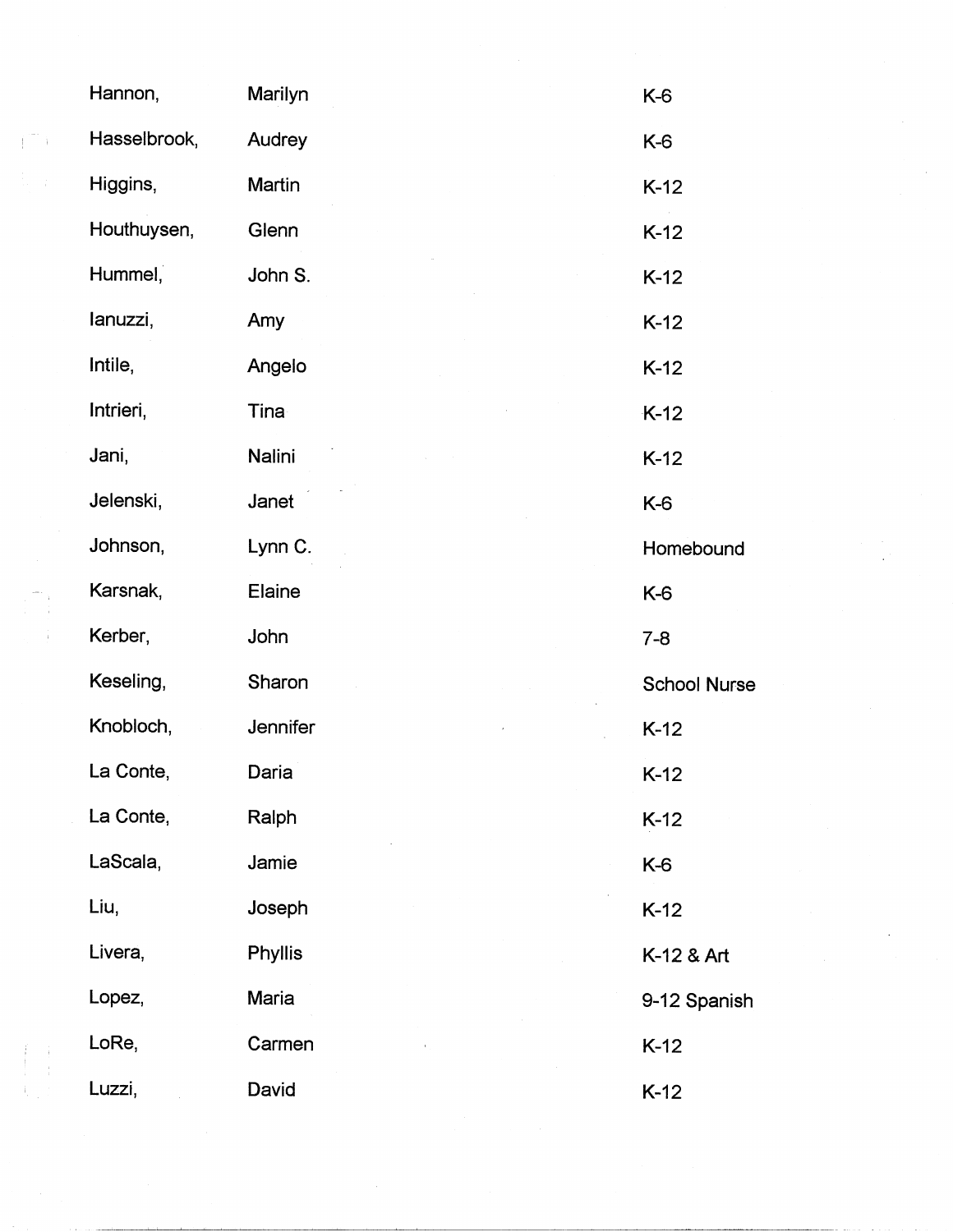|                                               | Marino,     | Jillian        | $K-12$           |
|-----------------------------------------------|-------------|----------------|------------------|
| $\mathbb{E}^{\mathbb{Z}}$ .<br><br>:<br><br>) | Margarites, | Katerina       | K-6              |
|                                               | Markovic,   | Nikola         | $K-12$           |
|                                               | Marra,      | Claudia        | $K-12$           |
|                                               | Marra,      | Angelica       | K-8 & Spec.Ed.   |
|                                               | Mattone,    | Eileen         | K-6              |
|                                               | Mayer,      | Richard        | $7 - 12$         |
|                                               | Milazzo,    | Jennifer       | $K-12$           |
|                                               | Miller,     | Carol          | $K-12$           |
|                                               | Miskovich,  | <b>Michele</b> | Homebound        |
|                                               | Moore,      | Grace E.       | Homebound        |
|                                               | Moran,      | Ann            | 7-12 Fren/Span   |
|                                               | Musciotto,  | Joseph         | $K-12$           |
|                                               | Naso,       | Marie-Elena    | $K-12$           |
|                                               | Nat,        | Amanda         | $K-12$           |
|                                               | Orgo,       | Joseph         | $K-12$           |
|                                               | Palestina,  | Rocco          | $K-12$           |
|                                               | Pasquale,   | Elizabeth      | $k-6$            |
|                                               | Patel,      | Ashwin J.      | $K-12$           |
|                                               | Perdon,     | Jo-Ann G.      | $K-12$           |
|                                               | Perry,      | Evelyn         | K-12 & Soc.Stud. |
|                                               | Phillips,   | <b>Bruce</b>   | K-12 Music       |
|                                               | Pindar,     | Erin           | $K-12$           |

 $\mathcal{L}_{\text{max}}$ 

 $\frac{1}{2}$ 

 $\hat{\boldsymbol{\beta}}$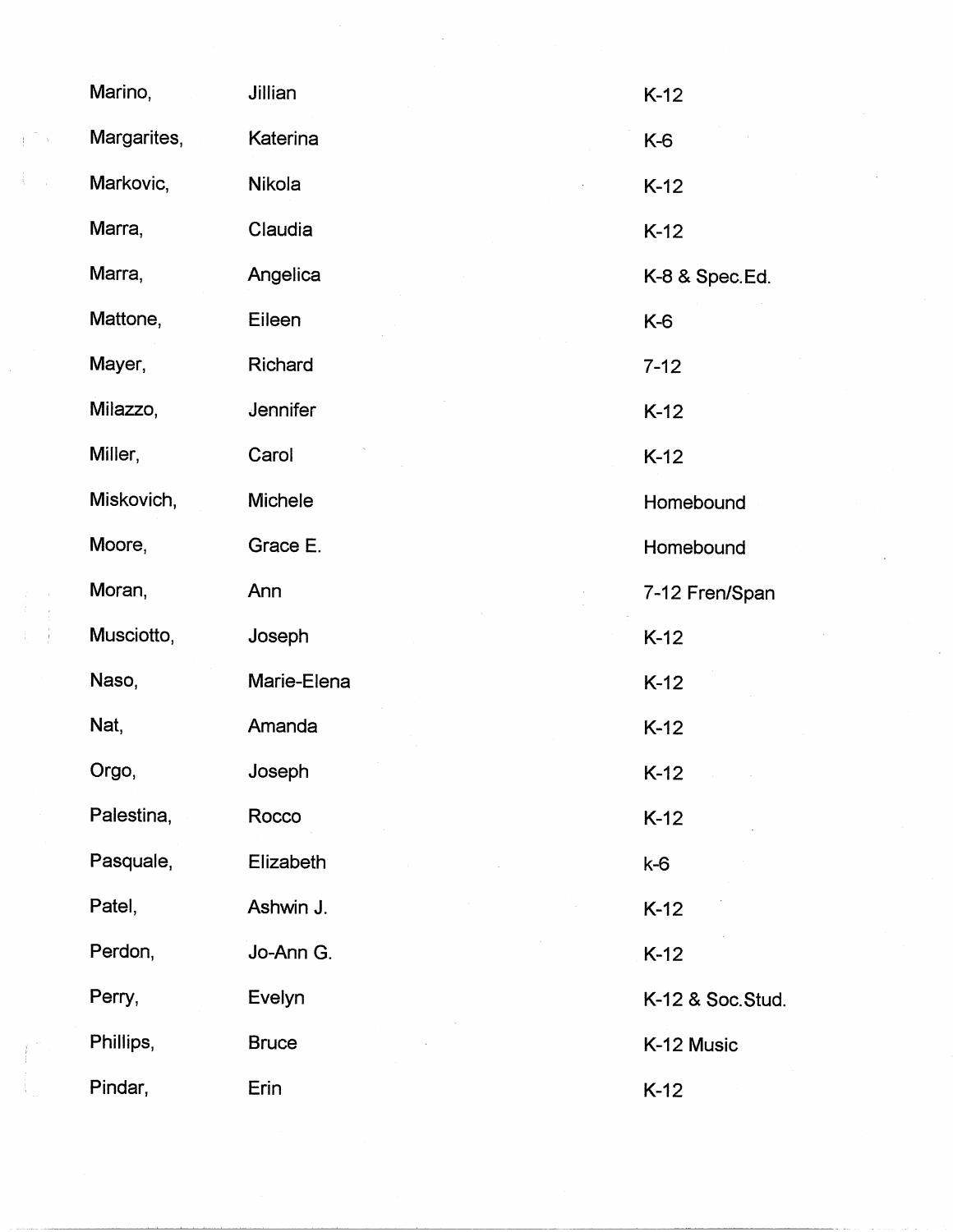| Pontoriero,    | Pasquale       | $K-12$         |
|----------------|----------------|----------------|
| Pyrich,        | James          | $K-12$         |
| Radyuk,        | <b>Tamara</b>  | $K-12$         |
| Ragosta,       | Salvatore      | $7 - 12$       |
| Rizzo,         | Stephanie      | $K-12$         |
| Rossman,       | Kristin        | $K-12$         |
| Ruffo,         | <b>Theresa</b> | $K-4$          |
| Ruffo,         | Christina      | $K-12$         |
| Russo,         | Anna           | $K-12$         |
| Ryder,         | Joniene P.     | K-6 & Spec.Ed. |
| Samet,         | Anita          | K-12 & Bus.    |
| Scarpelli,     | Anthony        | $K-12$         |
| Sceppaguercio, | Jennifer       | $K-12$         |
| Schiano,       | Michael        | $K-12$         |
| Schmidig,      | Ernie          | $K-12$         |
| Sebastian,     | Steven         | $K-12$         |
| Sellari,       | Donald         | $K-12$         |
| Shukla,        | Gopa B.        | $7 - 12$       |
| Slater,        | Diane          | $K-2$          |
| Slattery II,   | Kevin P.       | $K-12$         |
| Starrick,      | Stephen        | 9-12 Science   |
| Strumolo,      | Christopher    | $K-12$         |
| Syme,          | Bethany        | $7 - 12$       |

 $\frac{1}{2}$ 

 $\mathcal{A}^{\mathcal{A}}$ 

 $\int_{0}^{\frac{1}{\sqrt{2}}}\frac{1}{\sqrt{2}}\left(\frac{1}{2}\right)^{\frac{1}{2}}\left(\frac{1}{2}\right)^{\frac{1}{2}}\left(\frac{1}{2}\right)^{\frac{1}{2}}\left(\frac{1}{2}\right)^{\frac{1}{2}}\left(\frac{1}{2}\right)^{\frac{1}{2}}\left(\frac{1}{2}\right)^{\frac{1}{2}}\left(\frac{1}{2}\right)^{\frac{1}{2}}\left(\frac{1}{2}\right)^{\frac{1}{2}}\left(\frac{1}{2}\right)^{\frac{1}{2}}\left(\frac{1}{2}\right)^{\frac{1}{2}}\left(\frac{1}{2}\right)^{\frac{$ 

 $\frac{1}{2}$